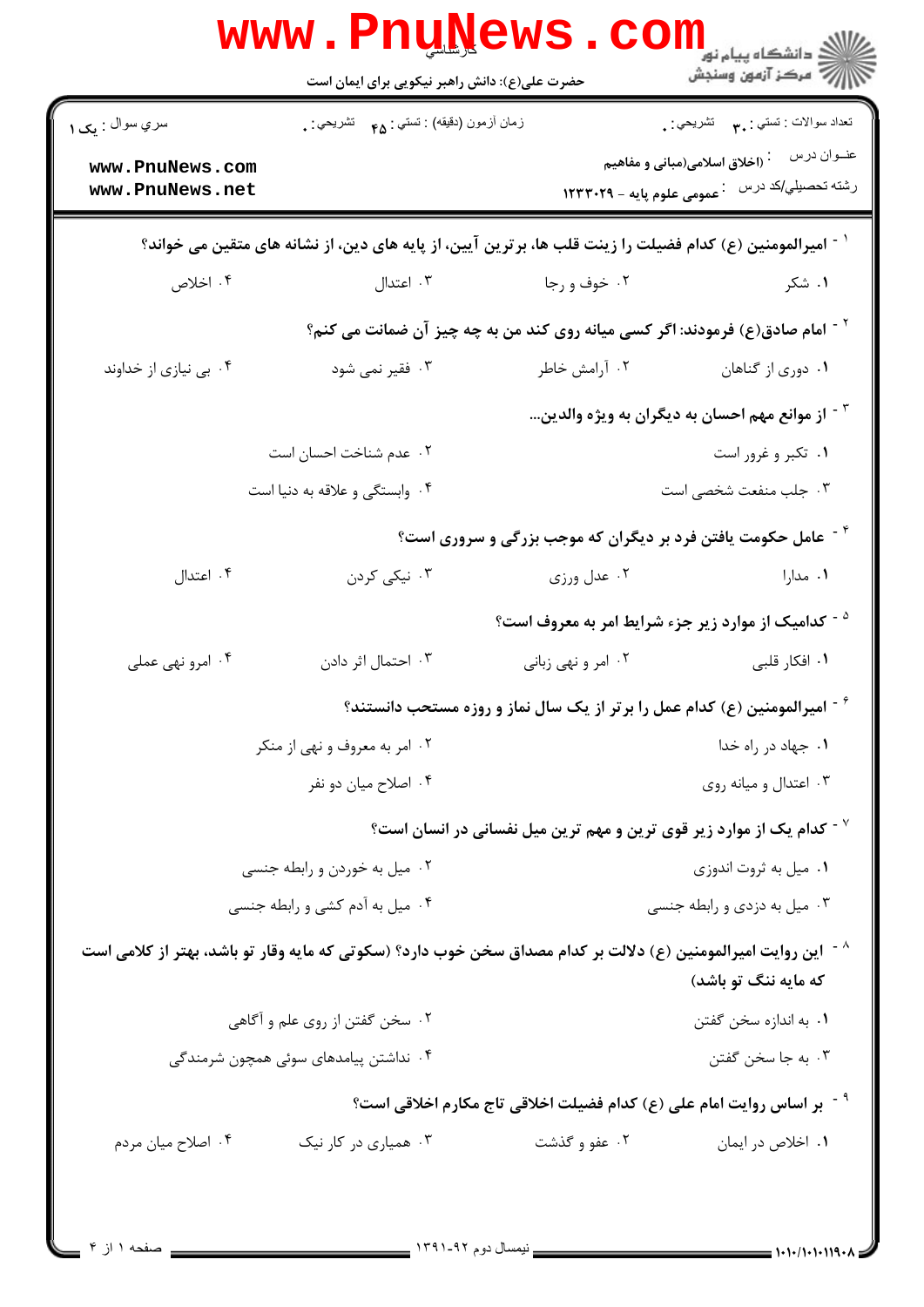|                                                                                                                                                     |                                                                          | <b>WWW.PNUNEWS.COILL</b>                                                                               |  |  |  |
|-----------------------------------------------------------------------------------------------------------------------------------------------------|--------------------------------------------------------------------------|--------------------------------------------------------------------------------------------------------|--|--|--|
| سري سوال : <b>۱ يک</b>                                                                                                                              | زمان أزمون (دقيقه) : تستي : ۴۵ ٪ تشريحي : .                              | تعداد سوالات : تستبي : ٣. تشريحي : .                                                                   |  |  |  |
| www.PnuNews.com<br>www.PnuNews.net                                                                                                                  |                                                                          | عنــوان درس<br><sup>:</sup> اخلاق اسلامی(مبانی و مفاهیم)<br>رشته تحصیلي/کد در س مع علوم پایه – ۱۲۳۳۰۲۹ |  |  |  |
| <sup>۱۰ -</sup> کدام یک از گزینه های زیر از مهم ترین آثار همیاری در کار نیک و ناهمیاری در کار زشت به شمار می رود؟                                   |                                                                          |                                                                                                        |  |  |  |
|                                                                                                                                                     | ۰۱ ارزش یافتن و اعتلای ارزش های الهی<br>۰۲ حاکمیت یافتن ایمان و عمل صالح |                                                                                                        |  |  |  |
|                                                                                                                                                     | ۰۴ همه موارد صحیح است                                                    | ۰۳ بی ارزش شدن و از رواج افتادن رذیلت ها                                                               |  |  |  |
| این روایت از کیست و دلالت به کدام فضیلت اخلاقی اجتماعی دارد؟ ( کسی که زیان آبی یا آتشی را از گروهی از مسلمانان<br>برگرداند، بهشت بر او واجب می شود) |                                                                          |                                                                                                        |  |  |  |
|                                                                                                                                                     | ۰۲ امام علی (ع) – عفو و گذشت                                             | ۰۱ پیامبر (ص)- آثار اهتمام به امور مسلمانان                                                            |  |  |  |
|                                                                                                                                                     | ۰۴ امام حسین(ع)- سخن به نیکی گفتن                                        | ۰۳ پیامبر (ص)- اصلاح میان مردم                                                                         |  |  |  |
|                                                                                                                                                     |                                                                          | <sup>۱۲ -</sup> دو عامل اصلی روی آوردن انسان به گناهان چیست؟                                           |  |  |  |
|                                                                                                                                                     | ۰۲ شراب و قطع رحم                                                        | ۰۱ شهوت و غضب                                                                                          |  |  |  |
|                                                                                                                                                     | ۰۴ کتمان شهادت و نیرنگ                                                   | ۰۳ شرک به خدا و فریب                                                                                   |  |  |  |
|                                                                                                                                                     |                                                                          | <sup>۱۳ -</sup> عامل کشیده شدن انسان از کمال به حضیض انحطاط چیست؟                                      |  |  |  |
| ۰۴ دوری از عدل                                                                                                                                      | ۰۳ هوا پرستی                                                             | ۰۲ فراموشی خود<br>۰۱ فراموشی خدا                                                                       |  |  |  |
|                                                                                                                                                     |                                                                          | <sup>۱۴ -</sup> امام علی (ع) در مورد غالب شدن بر خشم چه فرمودند؟                                       |  |  |  |
|                                                                                                                                                     | ۰۲ به عواقب زشت خشم فکر کن                                               | ٠١ فقط سكوت اختيار كن                                                                                  |  |  |  |
|                                                                                                                                                     | ۰۴ به اميد عفو خدا سكوت كن                                               | ۰۳ با بردباری و متانت بر آن چیره شو                                                                    |  |  |  |
|                                                                                                                                                     |                                                                          | <sup>۱۵ -</sup> کدام مورد را <u>نمی توان</u> منشأ حسد تلقی کرد؟                                        |  |  |  |
|                                                                                                                                                     | ۰۲ میل به شهرت و آوازه                                                   | ۰۱ احساس حقارت و کوچکی                                                                                 |  |  |  |
|                                                                                                                                                     | ۰۴ تعزز                                                                  | ۰۳ رقابت                                                                                               |  |  |  |
| ۱۶ وسیرالمومنین (ع) چه صفت رذیله را حماقت، دام بزرگ شیطان، بزرگ ترین گناه ، دردناک ترین عیب، زینت ابلیس و زشت $\gamma$<br>ترین صفت می داند؟         |                                                                          |                                                                                                        |  |  |  |
| ۰۴ شهرت طلبی                                                                                                                                        | ۰۳ عجب                                                                   | ۰۲ تکبر<br>۰۱ حسد                                                                                      |  |  |  |
|                                                                                                                                                     |                                                                          | $^{\circ}$ کدامیک از موارد در رابطه با علوم عملی صحیح است $^{\circ}$                                   |  |  |  |
|                                                                                                                                                     | ۰۲ ناظر به بایدهاست                                                      | ۰۱ همان رویکرد تلفیقی است                                                                              |  |  |  |
|                                                                                                                                                     | ۰۴ ناظر به هست هاست                                                      | ۰۳ با حقیقت امور سرو کار دارد                                                                          |  |  |  |
|                                                                                                                                                     |                                                                          |                                                                                                        |  |  |  |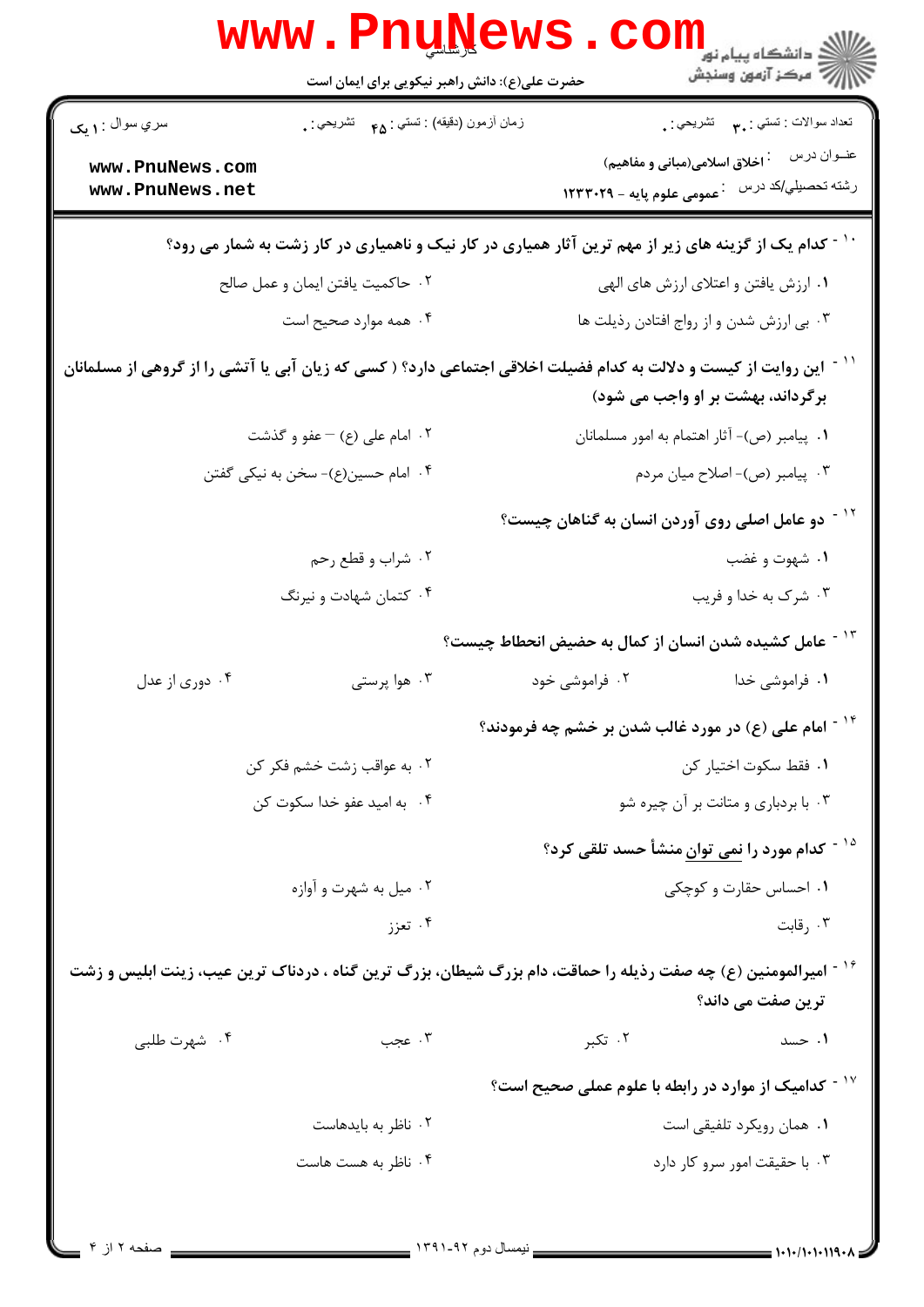| سري سوال : ۱ مک                                                                                                         | زمان أزمون (دقيقه) : تستى : هم     تشريحي : .                                                    |                                                 | تعداد سوالات : تستبي : ٩. مسمد التشريحي : .                                                                 |  |
|-------------------------------------------------------------------------------------------------------------------------|--------------------------------------------------------------------------------------------------|-------------------------------------------------|-------------------------------------------------------------------------------------------------------------|--|
| www.PnuNews.com<br>www.PnuNews.net                                                                                      |                                                                                                  |                                                 | عنــوان درس<br><sup>:</sup> اخلاق اسلامی(مبانی و مفاهیم)<br>رشته تحصیلی/کد در س ۔ عمومی علوم پایه – ۱۲۳۳۰۲۹ |  |
|                                                                                                                         |                                                                                                  |                                                 | <sup>۱۸ -</sup> چه رابطه ای بین دو علم اخلاق و تعلیم و تربیت وجود دارد؟                                     |  |
| ۰۲ عموم و خصوص مطلق                                                                                                     |                                                                                                  |                                                 | ٠١. اخلاق جزئي از تعليم و تربيت است.                                                                        |  |
| ۰۴ شناخت ابعاد وجودي انسان                                                                                              |                                                                                                  |                                                 | ۰۳ شناخت قوای انسانی                                                                                        |  |
|                                                                                                                         | <sup>۱۹ -</sup> کتابهای ((اخلاق ناصری و اوصاف الاشراف)) تالیف کدامیک از دانشمندان است؟           |                                                 |                                                                                                             |  |
|                                                                                                                         | ۰۲ ملا احمد نراقی                                                                                |                                                 | ٠١. ملا محسن فيض كاشاني                                                                                     |  |
| ۰۴ خواجه نصير الدين طوسي                                                                                                |                                                                                                  |                                                 | ۰۳ ملا مهدی نراقی                                                                                           |  |
|                                                                                                                         | ``` - مفهوم آيه ي ((اَفَحَسبتُم اَنِّما خَلقناكُم عَبَثاً وَ اَنَّكُم الينا لا تُرجَعوُن)) چيست؟ |                                                 |                                                                                                             |  |
| ۰۲ هدفمند بودن آفرینش جهان هستی                                                                                         |                                                                                                  |                                                 | ٠١ توانمندي انسان براي اخلاقي زيستن                                                                         |  |
| ۰۴ ماهیت نفسانی کمال و غایت آن                                                                                          |                                                                                                  |                                                 | ۰۳ هدفمند بودن آفرينش انسان                                                                                 |  |
|                                                                                                                         |                                                                                                  |                                                 | <sup>۲۱ -</sup> معارف بیان شده در قرآن وسنت کدامند؟                                                         |  |
|                                                                                                                         | ۰۲ احکام،اخلاق و عرفان                                                                           | ٠١. اعتقادات،تاريخ و اخلاق                      |                                                                                                             |  |
| ۰۴ اعتقادات،احکام و اخلاق                                                                                               |                                                                                                  | ۰۳ احکام،اعتقادات و عرفان                       |                                                                                                             |  |
|                                                                                                                         | <sup>۲۲ -</sup> امام صادق (ع) فرمودند: ای هشام خداوند بر مردم دو حجت قرار داده ،آن دو کدام اند؟  |                                                 |                                                                                                             |  |
|                                                                                                                         | ۰۲ قرأن - روايات                                                                                 | ۰۱ پیامبران و ائمه (ع) - قرآن                   |                                                                                                             |  |
|                                                                                                                         | ۰۴ عقل - قرآن                                                                                    | ۰۳ پیامبران و ائمه (ع) - عقل                    |                                                                                                             |  |
|                                                                                                                         |                                                                                                  |                                                 | <sup>۲۳ -</sup> کدام گزینه درست است؟                                                                        |  |
| ۰۲ صفت های اخلاقی عمدتاً از صفت های اکتسابی اند                                                                         |                                                                                                  |                                                 | ٠١. صفت هاى اخلاقى عمدتاً از صفت هاى فطرى اند                                                               |  |
| ۰۴ صفت های اخلاقی تماماً از صفت های فطری اند                                                                            |                                                                                                  | ۰۳ صفت های اخلاقی تماماً از صفت های اکتسابی اند |                                                                                                             |  |
| <sup>۲۴ -</sup> روایت امیرالمومنین (ع) که فرمودند: محبت آتشی است که بر چیزی نمی افتد مگر اینکه آن را می سوزاند مربوط به |                                                                                                  |                                                 | چيست؟                                                                                                       |  |
| ۰۴ راه رسیدن به محبت                                                                                                    | ۰۳ منشا محبت                                                                                     | ۰۲ آثار محبت                                    | ۰۱ مفهوم محبت                                                                                               |  |
|                                                                                                                         |                                                                                                  |                                                 | <sup>۲۵ -</sup> کدامیک از فضیلت های اخلاقی زیر محوری ترین صفت مومن است؟                                     |  |
| ۰۲ شکرگزاری از نعمت ها                                                                                                  |                                                                                                  |                                                 | ۰۱ تسلیم بودن در برابر خداوند                                                                               |  |
|                                                                                                                         | ۰۴ عفو و بخشش                                                                                    |                                                 | ۰۳ احسان به والدين و خويشان                                                                                 |  |